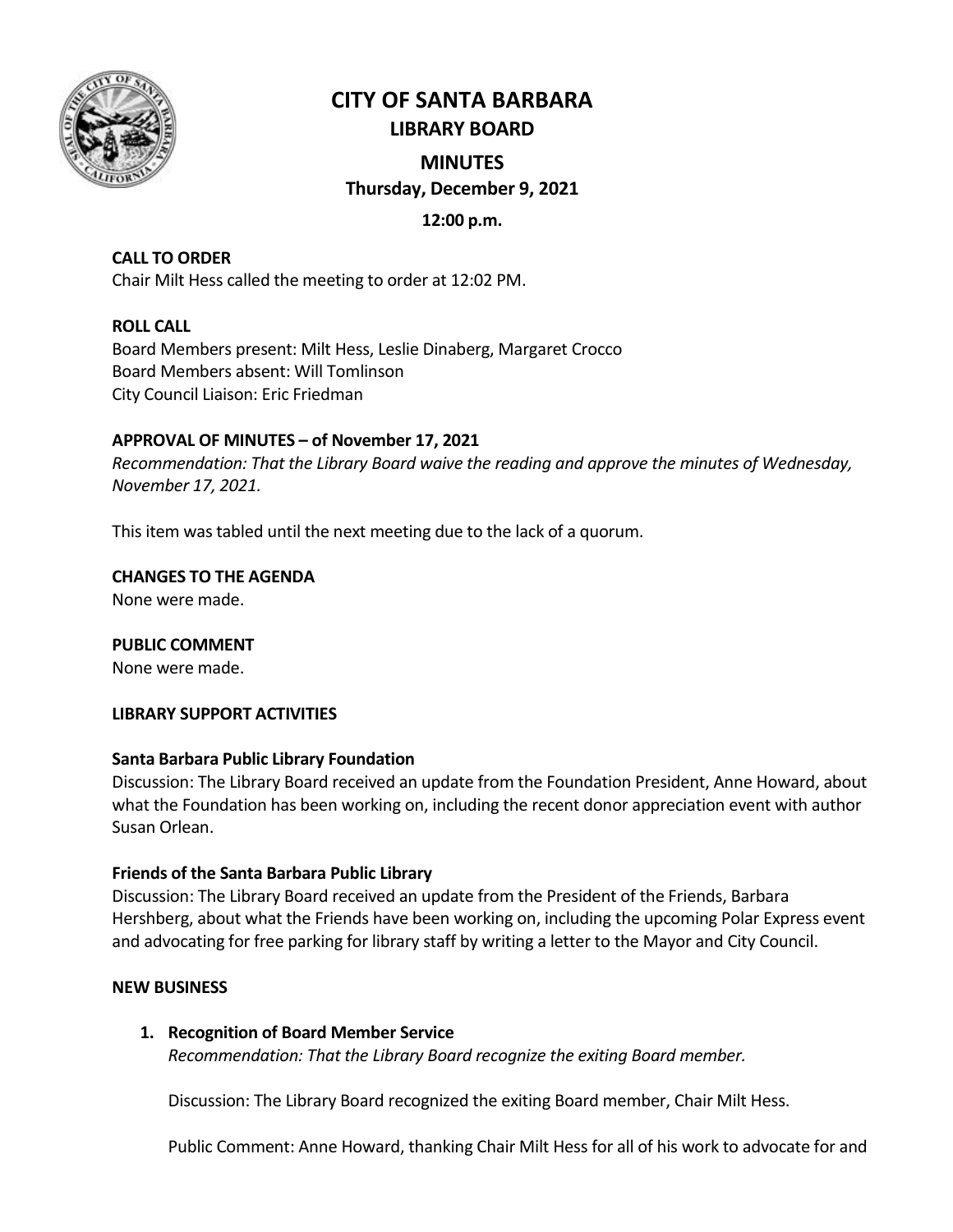support the Library.

#### **ADMINISTRATIVE REPORTS**

#### **2. ILS and Black Gold Membership Update**

*Recommendation: That the Library Board receive an update on the Library's migration to a new ILS and the status of their Black Gold membership.*

Speaker: Jessica Cadiente, Library Director

Discussion: The Library Board received an update on the Library's migration to a new ILS and status of their Black Gold Library Cooperative membership, including a brief history of the difficulties the Library has faced while attempting to collaborate with the Cooperative. The Cooperative is moving forward with installing Koha and the libraries of Santa Barbara and San Luis Obispo are moving forward with their own installations of the new ILS. At the December 3, 2021 Black Gold Admin Council meeting, Santa Barbara and San Luis Obispo's proposal of participating in Black Gold at a tier that only covered the services they would be using was not considered by the remaining jurisdictions, who then proceeded to vote to use Cooperative reserves to pay for their installation of Koha and to refuse the use of these reserves by Santa Barbara and San Luis Obispo for their own installations, despite Santa Barbara and San Luis Obispo being the primary contributors to those reserves.

Public Comment: Barbara Hershberg, on getting a tax to help fund the Library.

## **3. Library Director's Report: Building and Grounds**

*Recommendation: That the Library Board receive the monthly Library Director's Report, Building and Grounds.*

Speaker: Jessica Cadiente, Library Director

Discussion: The Library Board received the monthly Library Director's Report on Building and Grounds. All three CIP projects are on track for a bid to go out in January 2022 and to be awarded in March 2022. The Library received another grant to purchase more circulating Chromebooks and hotspots.

## **4. Library Director's Report: Programs**

*Recommendation: That the Library Board receive the monthly Library Director's Report, Programs.*

Speaker: Jessica Cadiente, Library Director

Discussion: The Library Board received the monthly Library Director's Report on Programs. Adult programming continues to be limited and is expected to remain so until the Library is able to fill its current Senior Librarian vacancy. Stay & Play at the Eastside Library continues to gain momentum with at least 20 participants per session. The Teen Advisory Board has been assisting with user testing of the Library's new website. The Adult Education team has been going to the Neighborhood Navigation Center weekly with the Library on the Go Van to help individuals access the Internet for job searching, etc. In November, the Library partnered with the Santa Barbara Foundation to do an Online Job Fair which had 12 agencies and nearly 100